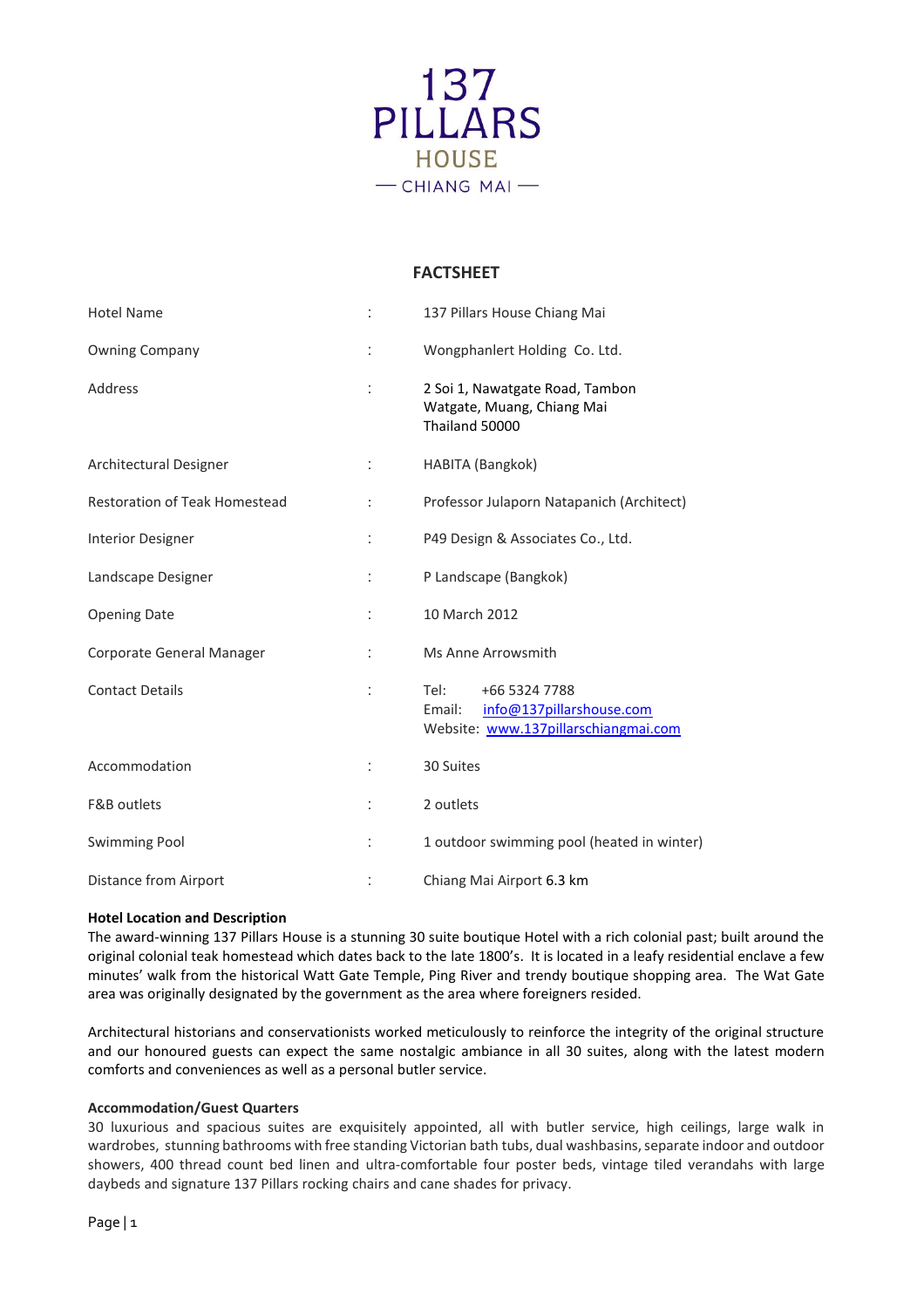

#### 137 Pillars House Suite Categories

## **Rajah Brooke Suites – 12 (70 sqm)**

These spacious one bed king bedroom suites each extend to an airy vintage tiled verandah overlooking tropical gardens with cane shades for privacy, rattan planter's chair and plush day bed. Beyond a large walk-in closet, the ensuite bathroom with dual washbasins includes a free standing Victorian bath tub, separate indoor and outdoor garden showers. Can also be accommodated in Hollywood Twin bed configuration.

### **East Borneo Suites – 11 (75 sqm)**

Each super king bed or twin bedded suite extends to an airy vintage tiled verandah overlooking tropical gardens with cane shades for privacy, rattan planter's chair and plush day bed. Beyond a large walk-in closet, the en-suite bathroom with dual washbasins includes a free standing Victorian bath tub, separate indoor and outdoor garden showers. The plush divan can convert to a bed to accommodate a third guest. The East Borneo Suites also have a personal writing desk.

### **David Fleming Macfie Suites – 3 (80 sqm)**

These suites provide a luxurious haven and spacious living area for a family of up to four or a couple wanting additional airconditioned living space with an al fresco conservatory. The King bedroom suites include a customized divan that provides comfortable seating during the day and converts to a bed at night. The adjoining spacious tropical vintagetiled conservatories have the option of being enclosed and air conditioned, or open-air and are furnished with a plush daybed that can be made up in the evenings, rattan planter's rocking chairs and cane shades for privacy. The suites also feature large walk-in closets, en-suite bathrooms with Victorian freestanding claw foot bathtubs and separate indoor and outdoor showers.

## **William Bain Terrace Suites – 2 (100 sqm)**

Overlooking the historical homestead, infinity pool and feature garden wall from the upper floor, both super king bedroom suites extend to a generous living room and airy vintage tiled verandah overlooking tropical gardens with cane shades for privacy, rattan planter's chair and plush day bed. Beyond a large walk-in closet, the en-suite bathroom with dual washbasins includes a sunken bath overlooking tropical foliage as well as separate indoor and outdoor garden showers. The oversized couch can convert to a king or Hollywood twin to accommodate two people.

#### **Louis Leonowens Pool Suites – 2 (135 sqm)**

Our two top-tier incredibly spacious ground floor suites include generous living rooms and super king bedrooms with French doors overlooking the infinity pool, feature garden wall and historic homstead. Beyond a large walk-in closet, the en-suite bathroom with dual washbasins includes a sunken bath overlooking tropical foliage as well as separate indoor and outdoor garden showers and a private 5.5 x 2.5 metre swimming pool. The oversized couch can convert to a king or Hollywood twin to accommodate two people.

## **SUITE AMENITIES**

Complimentary high-speed Wi-fi Air conditioning, climate control and ceiling fan Luxury 400 thread count bed linen on four poster king or super king beds Sealy Posturepedic Premier Ultra Plus mattresses Plush robes and slippers Extensive pillow menu Balcony with day bed Separate indoor and outdoor garden showers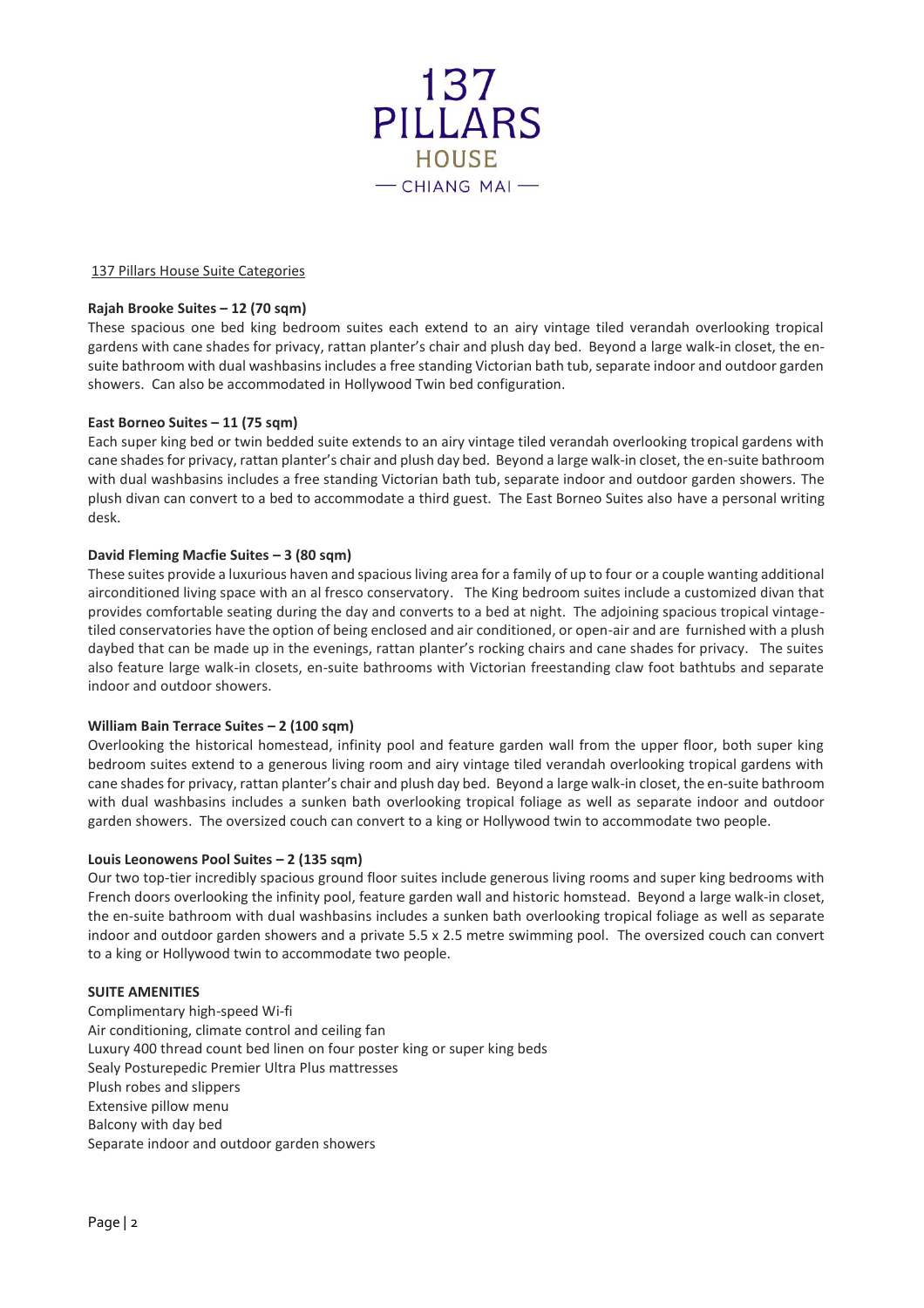

### **SUITE AMENITIES (continued)**

43" flat screen LCD television with satellite/cable channels In-room safe Personal mini-bar, espresso coffee machine and kettle

## **HOTEL SERVICES**

Private airport transfers, with complimentary Wi-fi Personal butler and multi-lingual concierge services Pre-registration in-car and in-room check-in Same day laundry and dry cleaning Business center services Baby-sitting service available (advance booking requested) Complimentary shoe shine Personalised tours and community based excursions 24-hour Medical Professional on call

### **DINING AND DRINKS**

#### **The Dining Room**

Open for breakfast, lunch and dinner, The Dining Room offers a stylish and comfortable environment to savour our favorite recipes prepared with the freshest ingredients. Diverse and accommodating menus offer classic Thai fare meant to be shared and seasonally inspired international dishes, all showcasing the distinctive harvests of local farmers and the Royal Projects. Dine in or go al fresco on the adjacent courtyard overlooking our tropical gardens. Located adjacent to the teak homestead. Open daily from 6.30 am to 11.00 am for breakfast, from 11.00 am to 5.00 pm for lunch and from 5.00 pm to 11.00 pm for dinner.

#### **Palette**

Palette is an intimate restaurant that seats up to 24 diners and features artwork by local artists. The restaurant serves western cuisine and can also be booked exclusively for private functions and special occasions. Located in the teak homestead. Open daily for dinner from 6.00 pm to 11.00 pm.

#### **Jack Bain's Bar**

A colourful Scottish character somewhat reminiscent of Indiana Jones, his legend lives on in the Bar named after him and is a signature outlet in all 137 Pillars properties. He and his family were the last inhabitants of the old house. Enjoy craft colonial and Asian inspired cocktails, premium whiskeys, sabered champagne and bespoke spirits which can be enjoyed in a nostalgic, historical atmosphere that harks back to the golden age of cocktails and gentlemen's clubs. A perfect place to relax, read, play backgammon or catch up and share exploits and adventures with other guests. Listen to the hotels pianist while enjoying pre-dinner drinks, a nightcap or leisurely drinks. Located in the teak homestead. Open daily from 5.00 pm to 11.30 pm

### **The Parlour and The Lawn**

#### **Classic Afternoon Tea with 137 Signature Blends and Sabered Champagne**

Enjoy our classic signature afternoon tea served in the style that Chiang Mai's early foreign visitors enjoyed, with bespoke tea and coffee blends and delicious delicacies. Partake of these scrumptious pleasures in the Parlour in the old house, on the exquisitely manicured Lawn or in your suite as you prefer. For the ultimate experience, add a bottle of champagne, sabered in the traditional style with a ceremonial sword. Served daily from 1.00 pm to 5.00 pm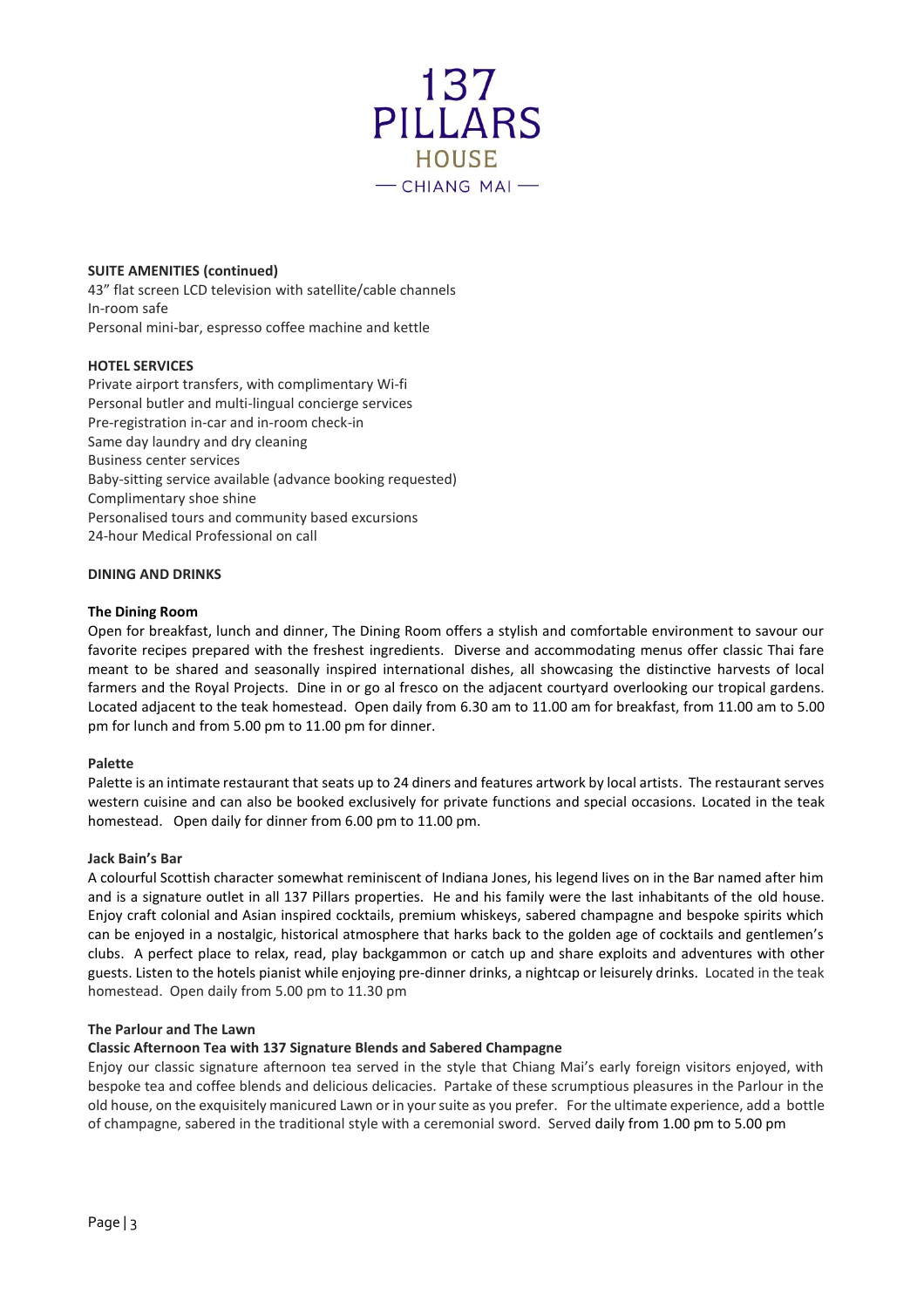

## **The Kitchen – Learn to Cook like a Thai Chef**

Our outdoor Kitchen is a showpiece and gathering place for Thai cooking classes and demonstrations. Book a cooking class through your Butler and you'll be able to impress your family and friends with your culinary skills once you are back home.

## **Gourmet Picnic Baskets and Light Lunch Boxes To Go**

Ask you Butler for our range of menus for gourmet picnic baskets or light lunch boxes to take with you on excursions or departure.

### **In-Suite Private Dining (from 6.00 am – 11.00 pm)**

Breakfast, morning tea, lunch, afternoon tea, dinner and late night supper – timed to suit the individual needs of our guests.

### **BESPOKE WEDDINGS, EVENTS AND SPECIAL OCCASIONS**

137 Pillars House has become a very popular venue for bespoke weddings, events and special occasions. Contact our team for a personalized quote to meet your exact needs.

### **SPA AND WELLNESS SERVICES**

### **Nitra Spa & Wellness**

Nitra Spa & Wellness Spa offers a contemporary treatment menu featuring unique signature ceremonies, sophisticated, face and body therapies and traditional therapeutic massages, which embrace cultural Thai specialties. Guests can purchase spa products to take home with them and we offer private lessons in the timeless techniques of Thai massage. Nitra Spa & Wellness Spa is located adjacent to the Front Desk area near the entrance to the hotel. Open daily from 10.00 am to 10:00 pm

## **Gymnasium**

There is no need for even the most relaxing vacation to derail your fitness regime. Our air-conditioned facility is equipped with modern multi-station free unit and free weights as well as computer controlled cardio-vascular equipment including treadmills, an elliptical trainer and an exercise bike. Located beneath the teak homestead among the pillars. Open 24 hours daily.

#### **Swimming Pool**

Soak up some rays or dive into our shimmering 25 x 5.5 metre pool. Enjoy cocktails, fresh juices, light refreshments and culinary delights from our menu, delivered by our attentive team while you unwind and relax. The pool is located opposite the teak homestead and is heated during the winter months. Open daily from 7.00 am to 7.00 pm

#### **AWARDS**

- Travel + Leisure World's Best Awards 2020 (USA) The Top 10 Resort Hotels in Southeast Asia (No 3)
- Travel + Leisure World's Best Awards 2020 (USA) The Top 15 Resort Hotels in Asia (No 13)
- Luxury Lifestyle Awards 2020 (USA) The Best Luxury Eco-Resort in Thailand
- Travel + Leisure(USA) World's Best Awards 2018 (July) Best Resort Hotels in Southeast Asia 137 Pillars House (No 7)
- Smart Travel Asia (HK)– Best in Travel Poll 2018 (July)– 1<sup>st</sup> place in Top 10 Boutique Hotels Category
- World Travel Magazine (Singapore) June/July 2018 The 100 List Best Hotels in the World
- Travel + Leisure Magazine (USA) -World's Best Awards 2017 \* Top 100 Hotels in the World (No 13 – up from 37 last year)